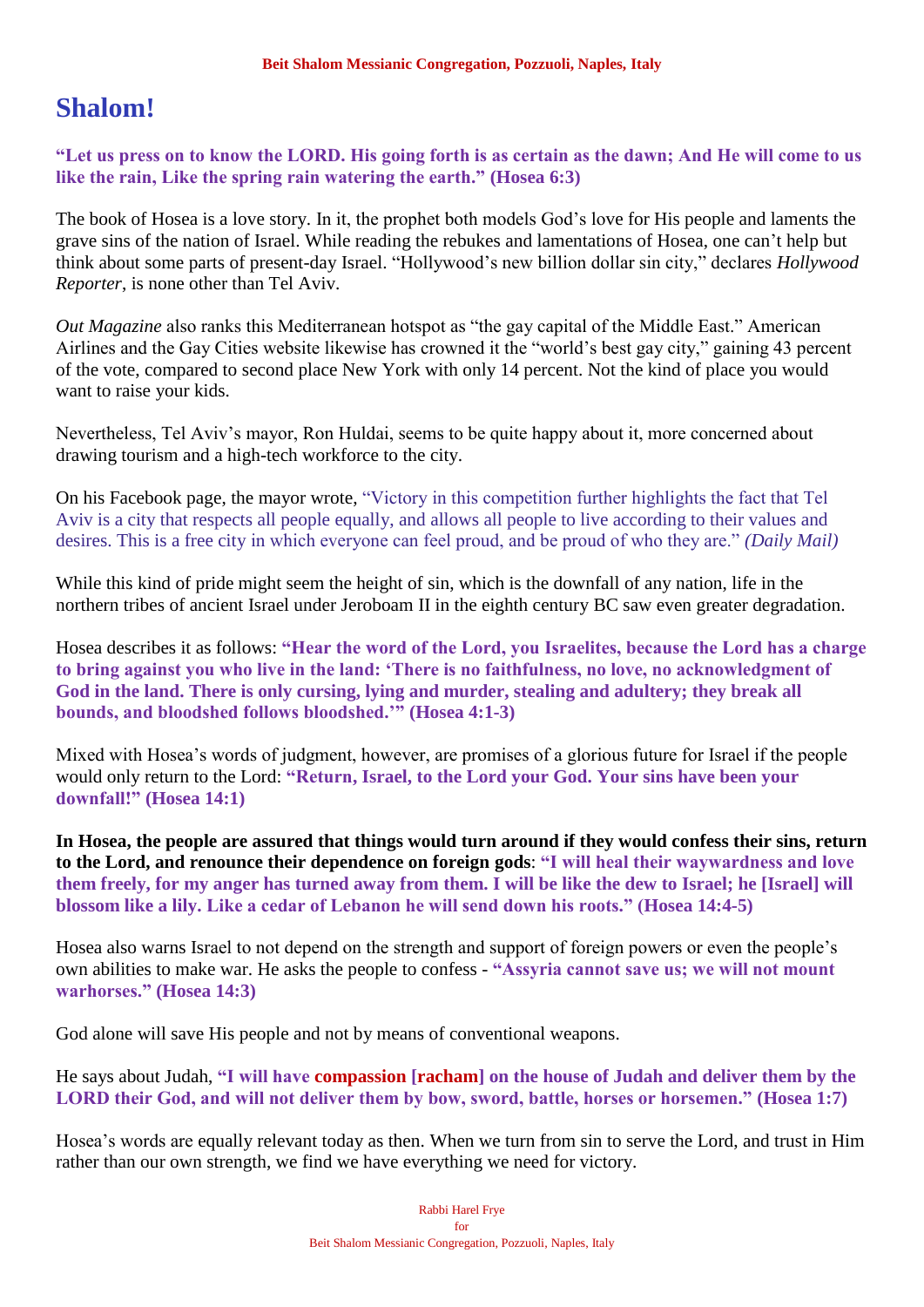## **Symbolism in Hosea**

**"When the LORD began to speak through Hosea, the LORD said to him, 'Go, marry a promiscuous woman and have children with her, for like an adulterous wife this land is guilty of unfaithfulness to the LORD.'" (Hosea 1:2)**

Little is known about Hosea or of his social status; nevertheless, we are provided some astonishing details about his life and the lengths to which he went for love.

In verse two of chapter one, God tells him to marry a harlot and have children with her. Adonai compares her harlotry to Israel's, saying that His people are **"guilty of unfaithfulness to the LORD."** And so, Hosea marries Gomer.

Just as the prophet Ezekiel dramatized the coming destruction of Jerusalem for all to see, Hosea's life becomes a dramatic representation of God's relationship with Israel: his wife's actions are symbolic of Israel's following after pagan gods. (**Ezekiel 4; Hosea 1:2-3**)

And just as God refuses to abandon His people Israel, God tells Hosea not to leave his wife. When Gomer leaves Hosea for another man, he takes her back and lovingly forgives her. To illustrate the strain on the relationship, however, God gives Hosea's children symbolic names.

**Hosea's daughter's name, Lo-ruhamah, comes from the Hebrew words lo, meaning no and racham**, **meaning compassion or mercy. Adonai tells Hosea, "Name her Lo-ruhamah [no mercy], for I will no longer have compassion [racham] on the house of Israel, that I would ever forgive them." (Hosea 1:6)**

Similarly, Hosea's son is named **Lo-Ammi**, which means not my people. In connection with this name, God says, **"For you are not My people [lo-ammi], and I am not your God. Yet the Israelites will be like the sand on the seashore, which cannot be measured or counted. In the place where it was said to them, 'You are not My people [lo-ammi],' they will be called 'children of the living God.' The people of Judah and the people of Israel will come together; they will appoint one leader and will come up out of the land, for great will be the day of Jezreel." (Hosea 1:9-11)**

This would seem to be a reference to the end times and the establishment of God's millennial kingdom on earth under the authority of the risen Messiah.

Alternatively, it could even refer to the establishment of modern day Israel and the election of a prime minister who leads the entire nation. Either way, these are definitely words of encouragement.

**Click here to Donate Now** 

## **Hosea and God's Love for His People**

The idea of love as presented in the Bible is usually seen as being concentrated in the Brit Chadashah (New Covenant).

In fact, many separate the two covenants into two spirits, saying that the Brit Chadashah is of grace and love while the Tanakh (Old Covenant) is of judgment and vengeance.

Paul, a scholar of the Tanakh, however, taught us the true nature of love when he wrote **1 Corinthians 13**. He said that **"love never fails. ... And now these three remain: faith, hope and love. But the greatest of these is love." (verses 8, 13)**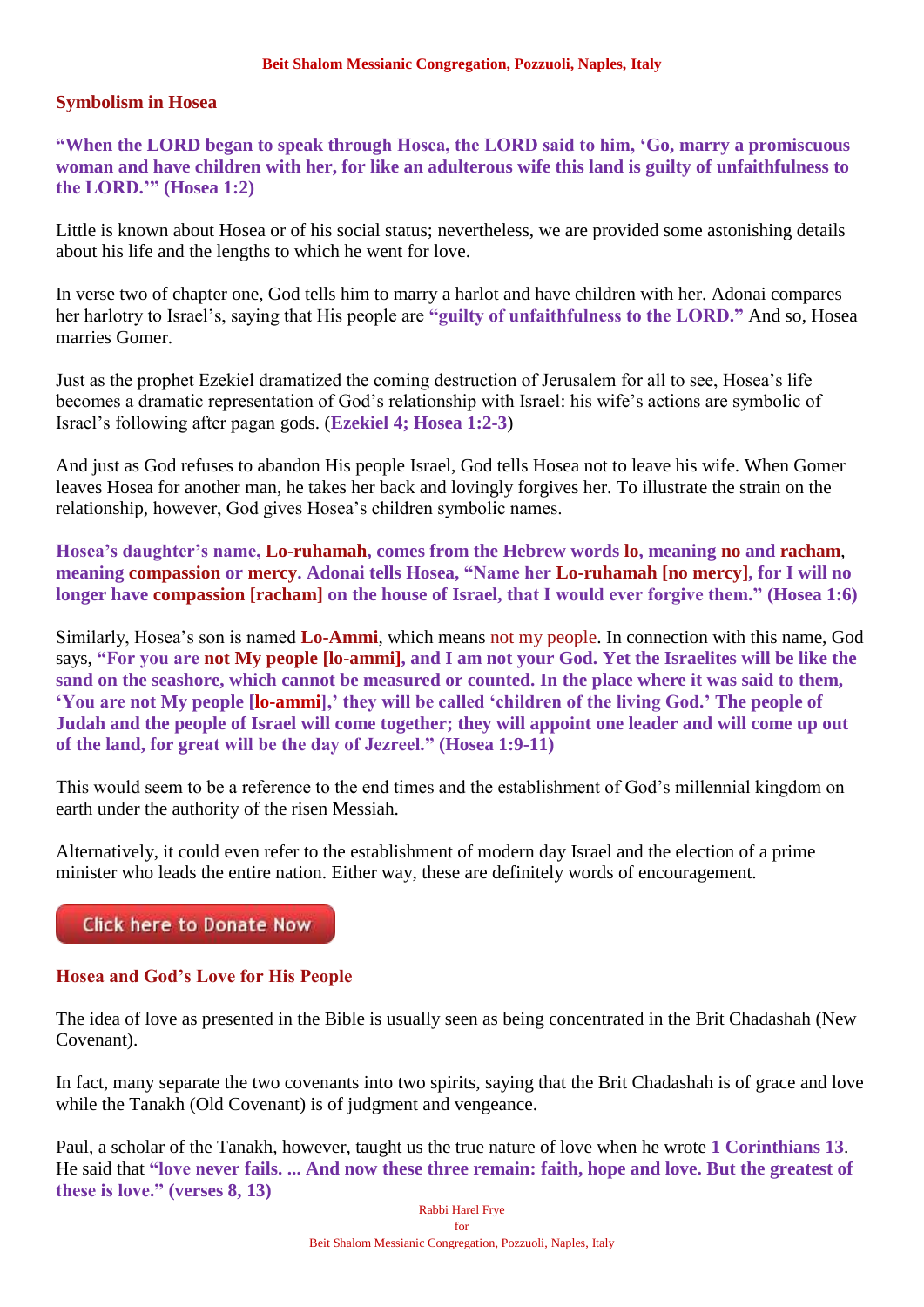**The primacy of love is at the heart of the Tanakh**. And love is certainly at the heart of this prophet of God. While Hosea does not represent the Jewish people's love for God, he does emphasize God's love for His people.

The very fact that God had sent His prophet Hosea to warn His people is a sign that God still loved His people no matter how wayward they had become. According to Britain's chief rabbi, Lord Jonathan Sachs, the entire history of Israel is a love story between a faithful God and a faithless people.

Rather than rejecting Israel for its immorality, God emphasizes His eternal love and holiness: **"I will betroth you to me forever: I will betroth you in righteousness and justice, in love and compassion. I will betroth you in faithfulness, and you will acknowledge the Lord. In that day I will respond,**  declares the Lord — I will respond to the skies, and they will respond to the earth; and the earth will **respond to the grain, the new wine and the olive oil, and they will respond to Jezreel." (Hosea 2:19-22)**

God says that Israel will no longer refer to Him as "Ba'al" but as "Ish." **(Hosea 2:16**)

In the marriage relationship, the title **ba'al** refers to the husband and means master/owner. This is a play on words since the people worshiped the pagan storm god Ba'al.

Adam called his wife, the first woman, **Isha** because she came forth from **Ish** (husband/man). (**Genesis 2:23**)

Ish and Isha represent a relationship of two equals rather than one powerful figure over another. Rabbi Sachs says that this also illustrates God's relationship with humankind, not through force but through love and mutual understanding.

The covenant of marriage replicates the covenant between God and Israel; it is meant to be one of love and mutual understanding and respect.

Likewise, people everywhere are to love one another and operate through mutual understanding and respect rather than through dominance and power.

The idea of two equals also underscores the importance of the marriage relationship being of one husband and one wife.

Polygamy, Rabbi Sachs writes, is akin to adultery, the kind of relationship Israel had with God.

Through Hosea's longsuffering love for Gomer, Israel could vividly witness the persistent, redeeming love of God. Hosea portrayed the true and better relationship available for Israel, if they would only choose it.

In its simplest form, the story of God's relationship with Israel can be summed up in three stages:

- 1. God loved Israel with a persistent, loyal, covenantal love (**chesed**);
- 2. Israel had spurned that love through their sinning; and
- 3. Even though God's love had been spurned, He still loved His people Israel.

Moses explained this love in **Deuteronomy 7:7-8**, when he told the people that God did not choose them because of their greatness; in fact, they were the fewest of all peoples. He chose them, instead, simply because of His love for them and because of His oath to Abraham, His faithfulness.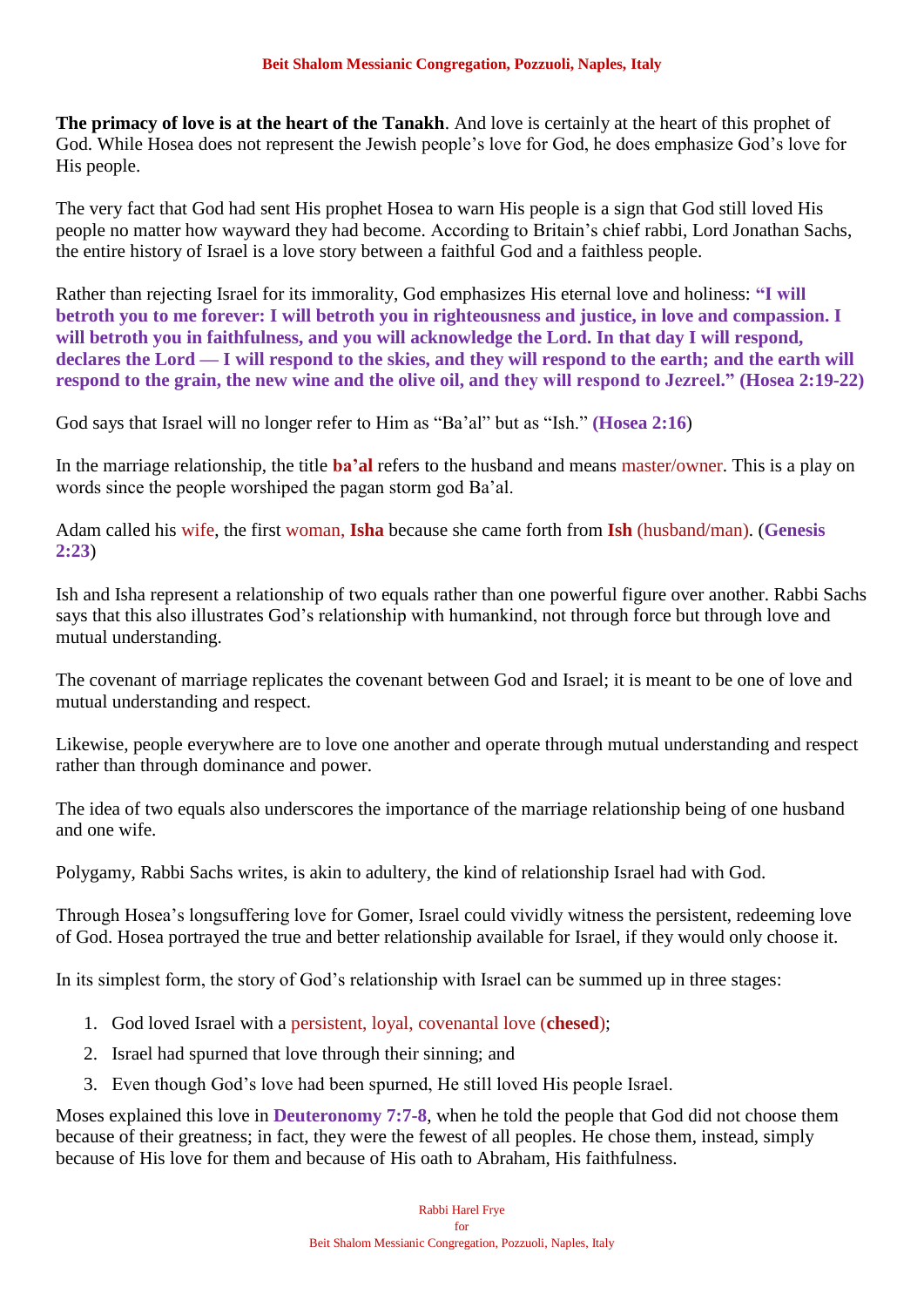God's love is unconditional. It is totally relentless despite Israel's misdeeds.

From Hosea we also learn three things about God's persistence and loyalty:

- 1. God's discipline is evidence of His loyalty.
- 2. The goal of God's loyalty is not to destroy Israel but to restore her. As Hosea took back Gomer, so God would take back His people Israel.
- 3. Repentance is the response to His loyalty. God called Israel to turn around and come back to Him (**Hosea 6:1-3, 14:1-3**); in a sense, leaving the door open for the estranged wife to come back home.

Despite this, we understand from Hosea that we cannot avoid reaping what we sow. If we sow wickedness we will reap punishment (**Hosea 10:12-13**).

## **Hosea and the Messiah**

**Hosea contains a bright promise that will be fulfilled in the Last Days: "For the Israelites will live many days without king or prince, without sacrifice or sacred stones, without ephod or household gods. Afterward the Israelites will return and seek the LORD their God and David their king. They will come trembling to the LORD and to His blessings in the last days." (Hosea 3:4-5)**

Because of sin, Israel would lack independent self-government, princely leadership, Temple, and sacrifice for a period of time.

Despite this, God's people have a bright future that the entire world will witness: a reversal of this horrible, but temporary status.

In 1948 Israel regained independent self-governing status among the nations, though not all of its people are seeking the Lord yet. Even so, we are eyewitnesses to the partial fulfillment of Hosea's prophecy (see also **Isaiah 66:8**).

**Hosea 6:1-2** also promises: **"Come, let us return to the Lord. He has torn us to pieces but He will heal us; He has injured us, but He will bind up our wounds. After two days He will revive us; on the third day He will restore us, that we may live in His presence."**

One might draw a comparison here to the roughly 2,000 years in which the Jewish people lived in exile only to be revived on the "third day."

Since a day is likened to a thousand years, we can consider that we are in that third day, the day on which the people of Israel and the people of Judah are to be revived physically and spiritually.

This prophecy also reveals how Israel will be spiritually redeemed through Yeshua's (Jesus') resurrection and victory over sin on the third day after His death.

On that third day, Yeshua appeared to His talmidim (disciples) in His resurrected body and helped them to understand the Messianic prophecies about Him. He said, **"This is what I told you while I was still with you: Everything must be fulfilled that is written about me in the Law of Moses, the Prophets and the Psalms. ... The Messiah will suffer and rise from the dead on the third day, and repentance for the forgiveness of sins will be preached in His name to all nations, beginning at Jerusalem." (Luke 24:44- 49; see also Genesis 3:15; Isaiah 52:13-53:12; Zechariah 12:10-13:1; Psalm 16:7-11, 22:1-31)**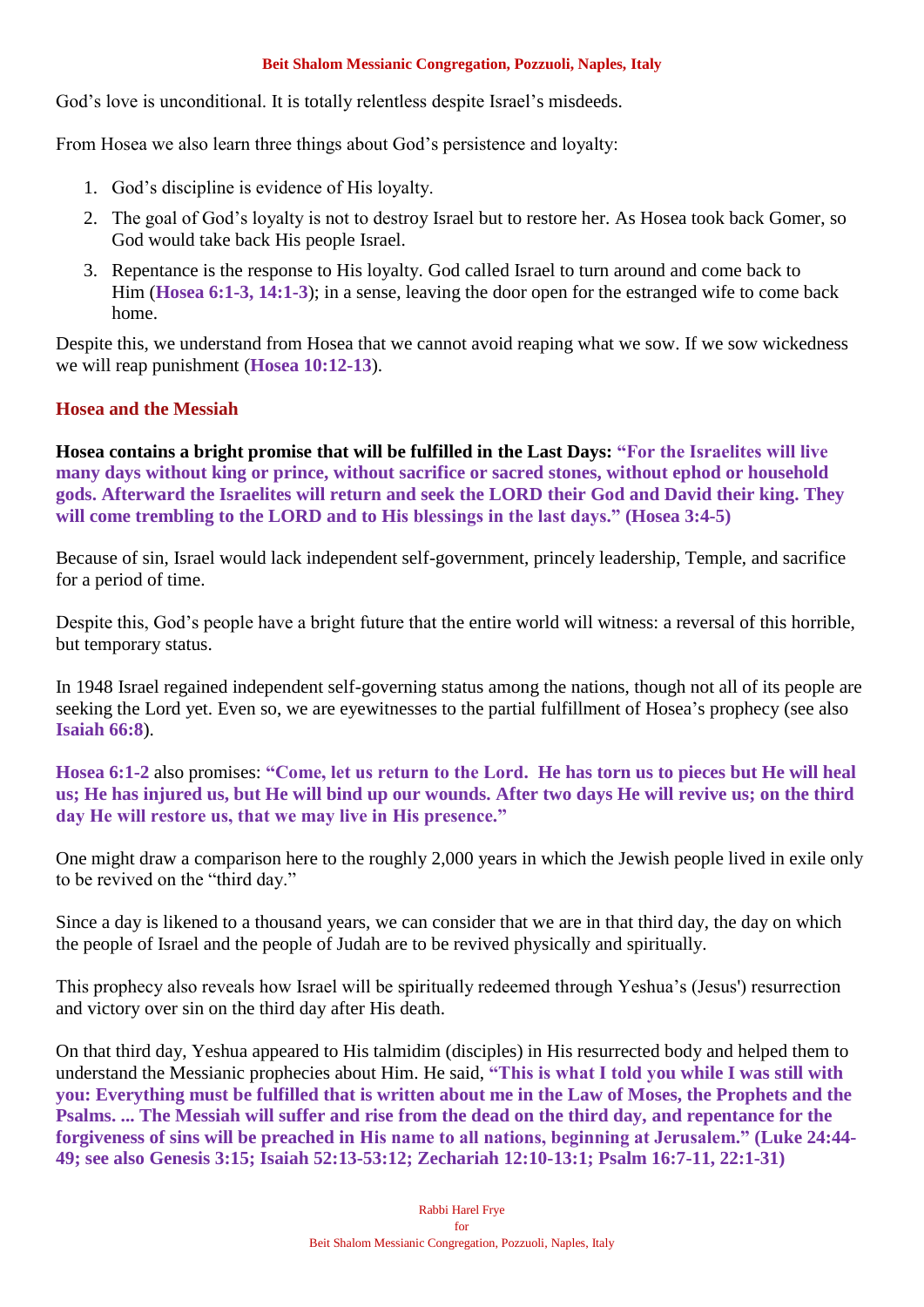On that third day, they were in a sense revived from what seemed to be a devastating blow.

Not long afterward, the power to preach to all the nations came on the Feast of Shavuot (Pentecost) when the Ruach HaKodesh (Holy Spirit) descended on the talmidim (disciples). From then on, they boldly proclaimed the Good News that Yeshua HaMashiach has come, has died, has risen, and has made available eternal forgiveness of sins for those who place their trust and belief in Him.

And He's coming again for His Bride, Jewish and Gentile believers, to take us home to be where He is, forever. Now that's everlasting love.

God loves Israel and has an irrevocable covenant with them.

**"Because the LORD loved you and kept the oath He swore to your ancestors that He brought you out with a mighty hand and redeemed you from the land of slavery.... Know therefore that the LORD your God is God; He is the faithful God, keeping His covenant of love to a thousand generations of those who love Him and keep His commandments." (Deuteronomy 7:8-9)**

**"The harvest is plentiful, but the workers are few. Ask the Lord of the harvest, therefore, to send out workers into His harvest field." (Luke 10:2)**

## **[I want to Give a Special Gift Today](https://villageofhopejusticeministry.org/)**

## **[Give your Tithe](https://villageofhopejusticeministry.org/)**

# **Shalom!**

**"Conosciamo l'Eterno, sforziamoci di conoscerlo; il suo levarsi è certo come l'aurora. Egli verrà a noi come la pioggia, come l'ultima e la prima pioggia, alla terra." (Osea 6:3)**

Il libro di Osea è una storia d'amore. In esso, il profeta modella entrambi l'amore di Dio per il Suo popolo e lamenta i gravi peccati della nazione di Israele. Leggendo i rimproveri e i lamenti di Osea, non si può fare a meno di pensare ad alcune parti dell'attuale Israele. "La nuova città del peccato da miliardi di dollari di Hollywood", dichiara *Hollywood Reporter*, non è altro che Tel Aviv.

*Out Magazine* classifica anche questo hotspot Mediterraneo come "la capitale gay del Medio Oriente". Allo stesso modo, American Airlines e il sito web *Gay Cities* lo hanno incoronato la "migliore città gay del mondo", guadagnando il 43 percento dei voti, rispetto al secondo posto a New York con solo il 14 percento. Non è il tipo di posto in cui vorresti crescere i tuoi figli.

Tuttavia, il sindaco di Tel Aviv, Ron Huldai, sembra essere abbastanza contento, più preoccupato di attirare il turismo e una forza lavoro ad alta tecnologia in città.

Sulla sua pagina Facebook, il sindaco ha scritto: "La vittoria in questo concorso sottolinea ulteriormente il fatto che Tel Aviv è una città che rispetta tutte le persone allo stesso modo e consente a tutte le persone di vivere secondo i loro valori e desideri. Questa è una città libera in cui tutti possono sentirsi orgogliosi ed essere orgogliosi di ciò che sono." *(Daily Mail)*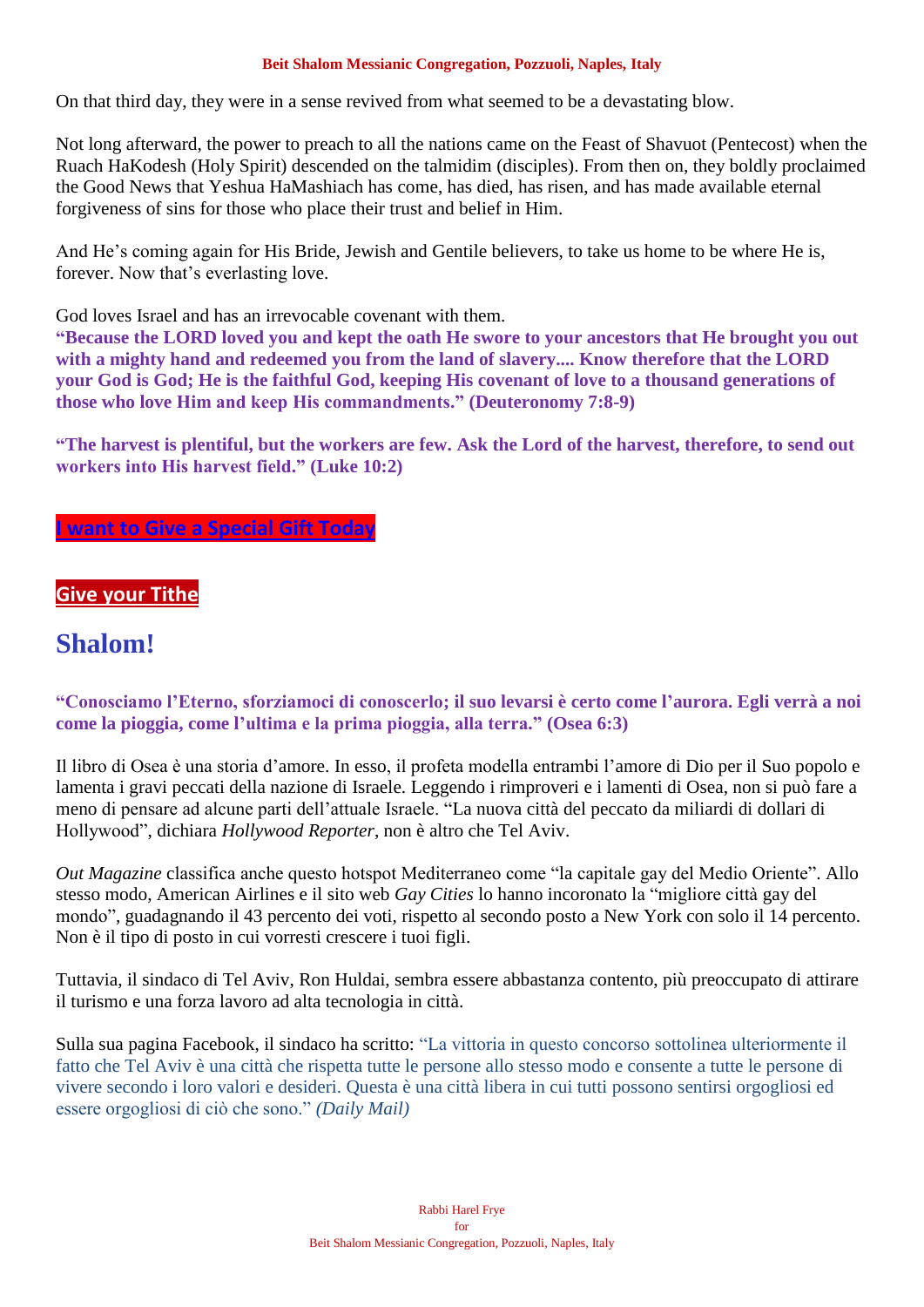Mentre questo tipo di orgoglio potrebbe sembrare il massimo del peccato, che è la caduta di qualsiasi nazione, la vita nelle tribù settentrionali dell'antico Israele sotto Geroboamo II nell'ottavo secolo a.C. vide un degrado ancora maggiore.

Osea lo descrive nel modo seguente: **"Ascoltate la parola dell'Eterno, o figli d'Israele, perché l'Eterno ha una contesa con gli abitanti del paese: 'Non c'è infatti né verità né misericordia né conoscenza di DIO nel paese. Non si fa che spergiurare, mentire, uccidere, rubare, commettere adulterio, rompere ogni restrizione e versare sangue su sangue. Per questo il paese sarà in lutto e tutti i suoi abitanti languiranno, insieme alle bestie dei campi e agli uccelli del cielo anche i pesci del mare saranno eliminati." (Osea 4:1-3)**

Osea avverte anche Israele di non dipendere dalla forza e dal sostegno delle potenze straniere o persino dalle capacità del popolo di fare la guerra. Chiede alla gente di confessare: "**L'Assiria non può salvarci; non monteremo cavalli da guerra." (Osea14:3)**

Solo Dio salverà il suo popolo e non per mezzo di armi convenzionali.

Dice di Giuda: **"Avrò invece compassione [racham] della casa di Giuda e li salverò mediante l'Eterno, il loro DIO, non li salverò con l'arco né con la spada o la battaglia, né con i cavalli o i cavalieri". (Osea 1:7)**

Le parole di Osea sono ugualmente rilevanti oggi come allora. Quando passiamo dal peccato per servire il Signore e confidiamo in Lui piuttosto che nelle nostre forze, scopriamo di avere tutto ciò di cui abbiamo bisogno per la vittoria.

## **Simbolismo in Osea**

**"Quando l'Eterno iniziò a parlare a Osea, l'Eterno disse ad Osea: "Va' prenditi in moglie una prostituta e abbi figli di prostituzione, perché il paese si prostituisce, allontanandosi dall'Eterno" (Osea 1:2)**

Si sa poco di Osea o del suo status sociale; tuttavia, ci vengono forniti alcuni dettagli sorprendenti sulla sua vita e sulle distanze a cui è andato per amore.

Nel verso due del primo capitolo, Dio gli dice di sposare una prostituta e di avere figli con lei. Adonai paragona la sua prostituzione a quella di Israele, dicendo che il suo popolo è "colpevole di infedeltà al Signore". E così Osea sposa Gomer.

Proprio come il profeta Ezechiele drammatizzò l'imminente distruzione di Gerusalemme per tutti, la vita di Osea diventa una rappresentazione drammatica del rapporto di Dio con Israele: le azioni di sua moglie sono simboliche del seguito di Israele dopo gli dei pagani. (**Ezechiele 4; Osea 1:2-3**)

E proprio come Dio rifiuta di abbandonare il suo popolo Israele, Dio dice a Osea di non lasciare sua moglie. Quando Gomer lascia Osea per un altro uomo, la riprende e la perdona amorevolmente. Per illustrare la tensione sulla relazione, tuttavia, Dio dà ai bambini i nomi simbolici dei bambini di Osea.

Il nome della figlia di Osea, Lo-ruhamah, deriva dalle parole Ebraiche **lo**, che significa **no** e **racham**, che significa **compassione** o **misericordia**. Adonai dice a Osea, **"Chiamala Lo-ruhamah [racham], perché non avrò più compassione della casa d'Israele, ma li porterò via interamente". (Osea 1:6)**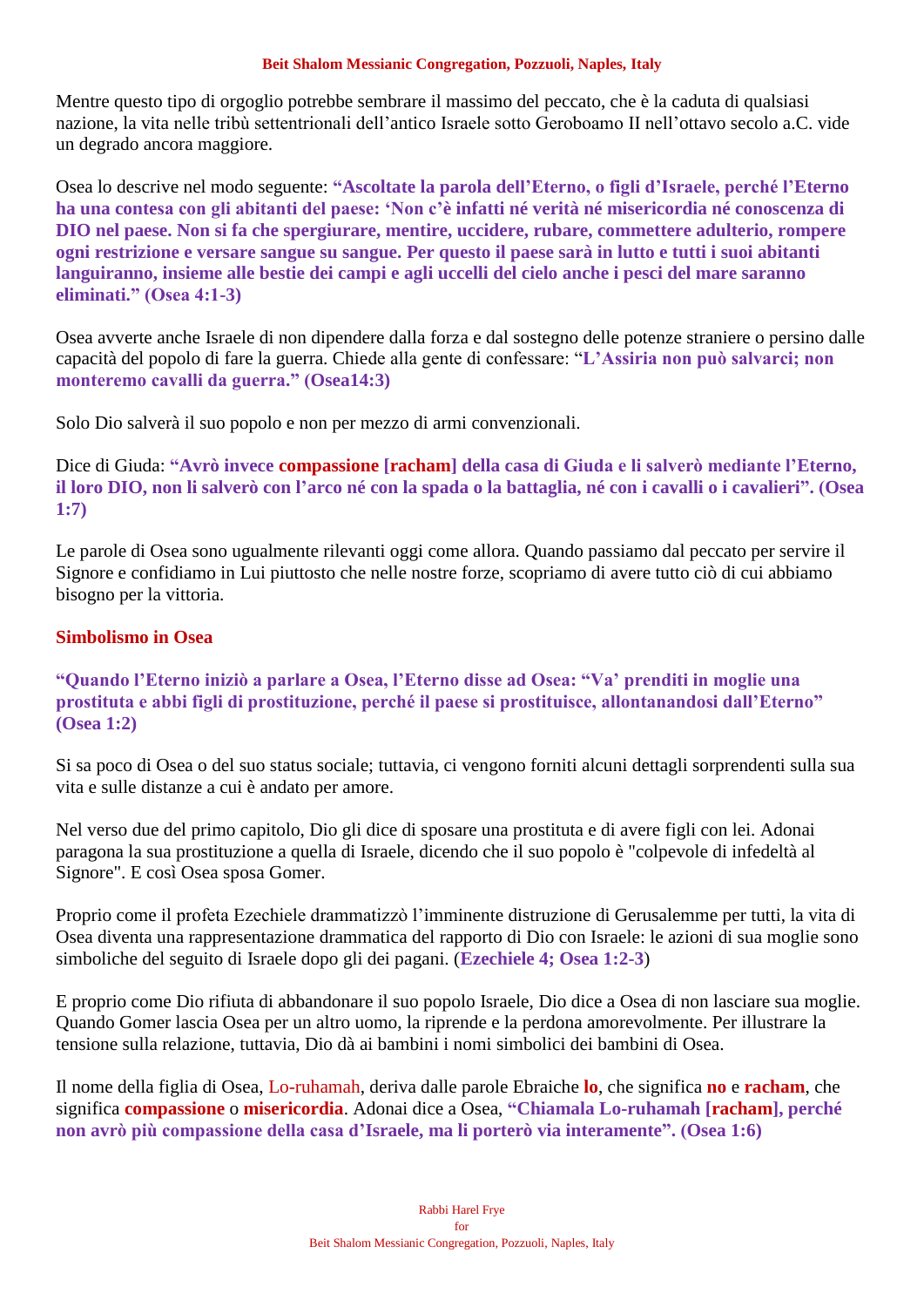Allo stesso modo, il figlio di Osea si chiama Lo-Ammi, il che significa che non è il mio popolo. In relazione a questo nome, Dio dice: **"Allora l'Eterno disse a Osea: "Chiamalo Lo-ammi, perché voi non siete mio popolo e io non sono vostro Dio. Tuttavia il numero dei figli d'Israele sarà come la sabbia del mare, che non si può misurare né contare. E avverrà che invece di essere detto loro: "Voi non siete mio popolo" sarà loro detto: "Siete figli del Dio vivente" Quindi i figli di Giuda e i figli d'Israele si riuniranno insieme nomineranno per se stessi un unico capo e saliranno fuori dal paese, perché grande sarà il giorno di Jezreel". (Osea 1:9-11)**

Questo sembrerebbe essere un riferimento ai tempi finali e alla creazione del regno millenario di Dio sulla terra sotto l'autorità del Messia risorto.

In alternativa, potrebbe anche riferirsi alla fondazione dell'odierna Israele e all'elezione di un primo ministro che guida l'intera nazione. Ad ogni modo, queste sono sicuramente parole di incoraggiamento.

Cliccate Qui per fare una Donazione

## **Osea e l'Amore di Dio per il Suo Popolo**

L'idea dell'amore presentata nella Bibbia è generalmente vista come concentrata nel Brit Chadashah (Nuova Alleanza).

In effetti, molti separano le due alleanze in due spiriti, dicendo che il Brit Chadashah è di grazia e amore mentre il Tanakh (Vecchia Alleanza) è di giudizio e vendetta.

Paolo, uno studioso del Tanakh, tuttavia, ci ha insegnato la vera natura dell'amore quando ha scritto **1 Corinzi 13**. Ha detto che **"l'amore non manca mai. ... E ora questi tre rimangono: fede, speranza e amore. Ma il più grande di questi è l'amore." (Versetti. 8, 13)**

Il primato dell'amore è al centro del Tanakh. E l'amore è certamente al centro di questo profeta di Dio. Sebbene Osea non rappresenti l'amore del popolo Ebraico per Dio, sottolinea l'amore di Dio per il suo popolo.

Il fatto stesso che Dio abbia mandato il suo profeta Osea a mettere in guardia il suo popolo è un segno che Dio ha ancora amato il suo popolo, non importa quanto siano diventati ribelli. Secondo il rabbino capo della Gran Bretagna, Lord Jonathan Sachs, l'intera storia di Israele è una storia d'amore tra un Dio fedele e un popolo senza fede.

Anziché respingere Israele per la sua immoralità, Dio sottolinea il suo amore eterno e la sua santità: **"Ti fidanzerò a me per l'eternità; sì, ti fidanzerò a me in giustizia, in equità, in benignità e in compassioni. Ti fidanzerò a me in fedeltà, e tu conoscerai l'Eterno. In quel giorno avverrà che io risponderò", dice l'Eterno. "Risponderò al cielo ed esso risponderà alla terra; e la terra risponderà con il grano, il mosto e l'olio, e questi risponderanno a Jezreel." (Osea 2:19-22)**

Dio dice che Israele non si riferirà più a Lui come "Ba'al" ma come "Ish". (**Osea 2:16**)

Nella relazione matrimoniale, il titolo è riferito al marito e significa padrone/proprietario. Questo è un gioco di parole da quando la gente ha adorato il dio della tempesta pagana Ba'al.

Adam chiamò sua moglie, la prima donna, **Isha** perché veniva da **Ish** (marito/uomo). (**Genesi 2:23**)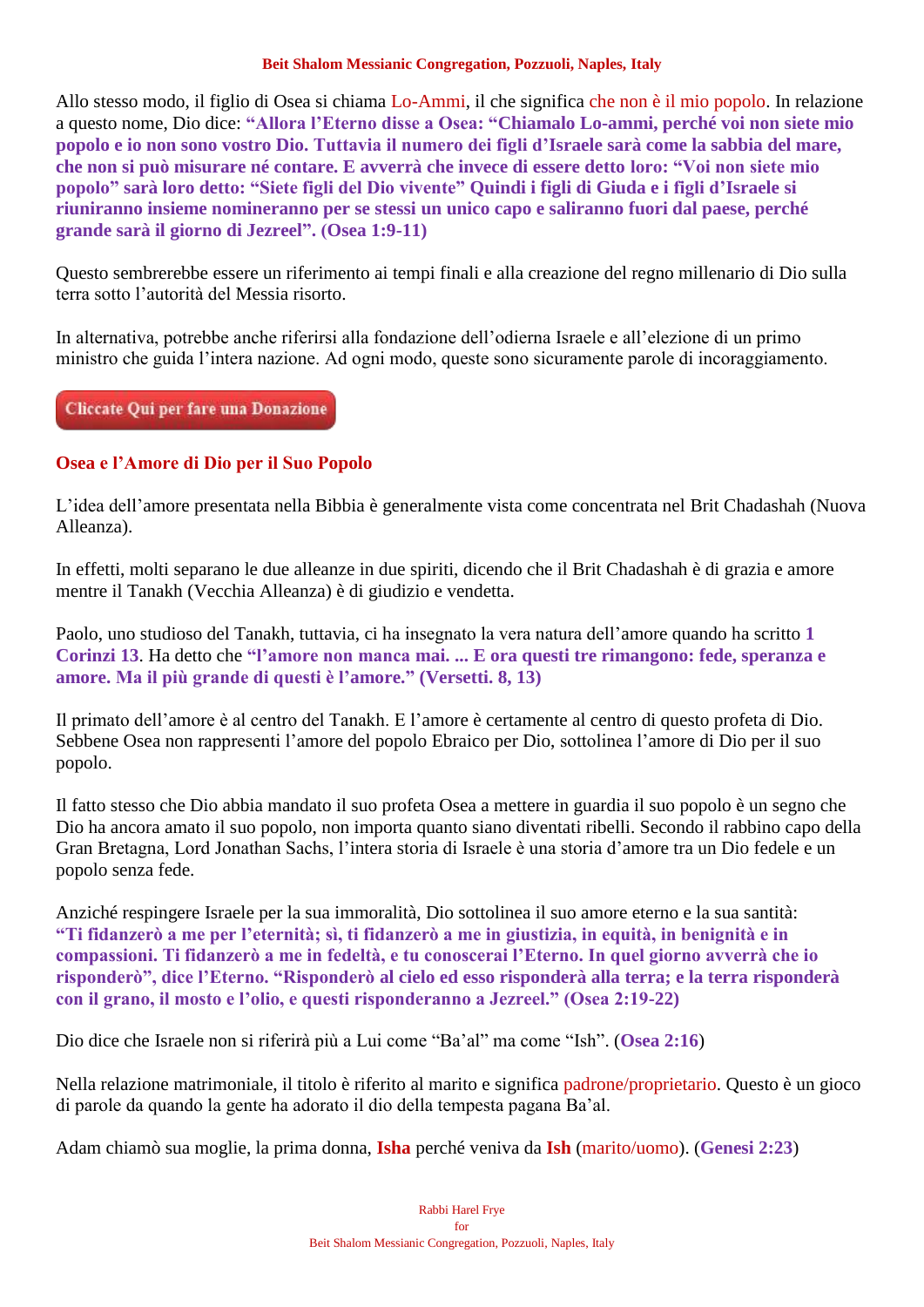Ish e Isha rappresentano una relazione di due uguali piuttosto che una figura potente rispetto a un'altra. Il rabbino Sachs afferma che ciò illustra anche la relazione di Dio con l'umanità, non attraverso la forza ma attraverso l'amore e la comprensione reciproca.

L'alleanza del matrimonio replica il patto tra Dio e Israele; è pensato per essere amore, comprensione reciproca e rispetto.

Allo stesso modo, le persone di ogni luogo devono amarsi e operare attraverso la comprensione e il rispetto reciproci piuttosto che attraverso il dominio e il potere. L'idea di due uguali sottolinea anche l'importanza della relazione matrimoniale tra un marito e una moglie. La poligamia, scrive Rabbi Sachs, è simile all'adulterio, il tipo di relazione che Israele ha avuto con Dio.

Tramite l'amore per l'amore longanime di Osea verso Gomer, Israele ha potuto assistere vividamente all'amore persistente e redentrice di Dio. Osea descriveva la relazione vera e migliore disponibile per Israele, se solo l'avessero scelta.

Nella sua forma più semplice, la storia del rapporto di Dio con Israele può essere riassunta in tre fasi:

- 1. Dio amava Israele con un amore persistente, leale, di alleanza (chesed);
- 2. Israele aveva respinto quell'amore attraverso il loro peccato; e
- 3. Anche se l'amore di Dio era stato respinto, amava ancora il suo popolo Israele.

Mosè spiegò questo amore in **Deuteronomio 7:7-8**, quando disse al popolo che Dio non li aveva scelti a causa della loro grandezza; in effetti, erano il meno di tutti i popoli. Li ha scelti, invece, semplicemente per il suo amore per loro e per il suo giuramento ad Abramo, la sua fedeltà.

L'amore di Dio è incondizionato. È totalmente implacabile nonostante i misfatti di Israele. Da Osea apprendiamo anche tre cose sulla persistenza e sulla lealtà di Dio:

1. La disciplina di Dio è la prova della sua lealtà.

 2. L'obiettivo della lealtà di Dio non è distruggere Israele ma restaurarla. Mentre Osea riprendeva Gomer, così Dio avrebbe ripreso il suo popolo Israele.

 3. Il pentimento è la risposta alla sua lealtà. Dio ha chiamato Israele per voltarsi e tornare da Lui (**Osea 6:1-3, 14:1-3);** in un certo senso, lasciando la porta aperta affinché la moglie estranea torni a casa.

Nonostante ciò, da Osea comprendiamo che non possiamo evitare di raccogliere ciò che seminiamo. Se seminiamo la malvagità, raccoglieremo la punizione (**Osea 10:12-13**).

## **Osea e il Messia**

**Osea contiene una brillante promessa che sarà mantenuta negli ultimi giorni: "Poiché i figli d'Israele staranno per molti giorni senza re, senza capo, senza sacrificio e senza colonna sacra, senza efod e senza idoli domestici. Poi i figli d'Israele torneranno a cercare l'Eterno, il loro DIO, e Davide, loro re, e si volgeranno tremanti all'Eterno e alla sua bontà negli ultimi giorni." (Osea 3:4-5)**

A causa del peccato, Israele non avrebbe avuto autogoverno indipendente, comando principesco, tempio e sacrificio per un periodo di tempo.

Nonostante ciò, le persone in Dio hanno un futuro luminoso a cui tutto il mondo sarà testimone: un'inversione di questo status orribile, ma temporaneo.